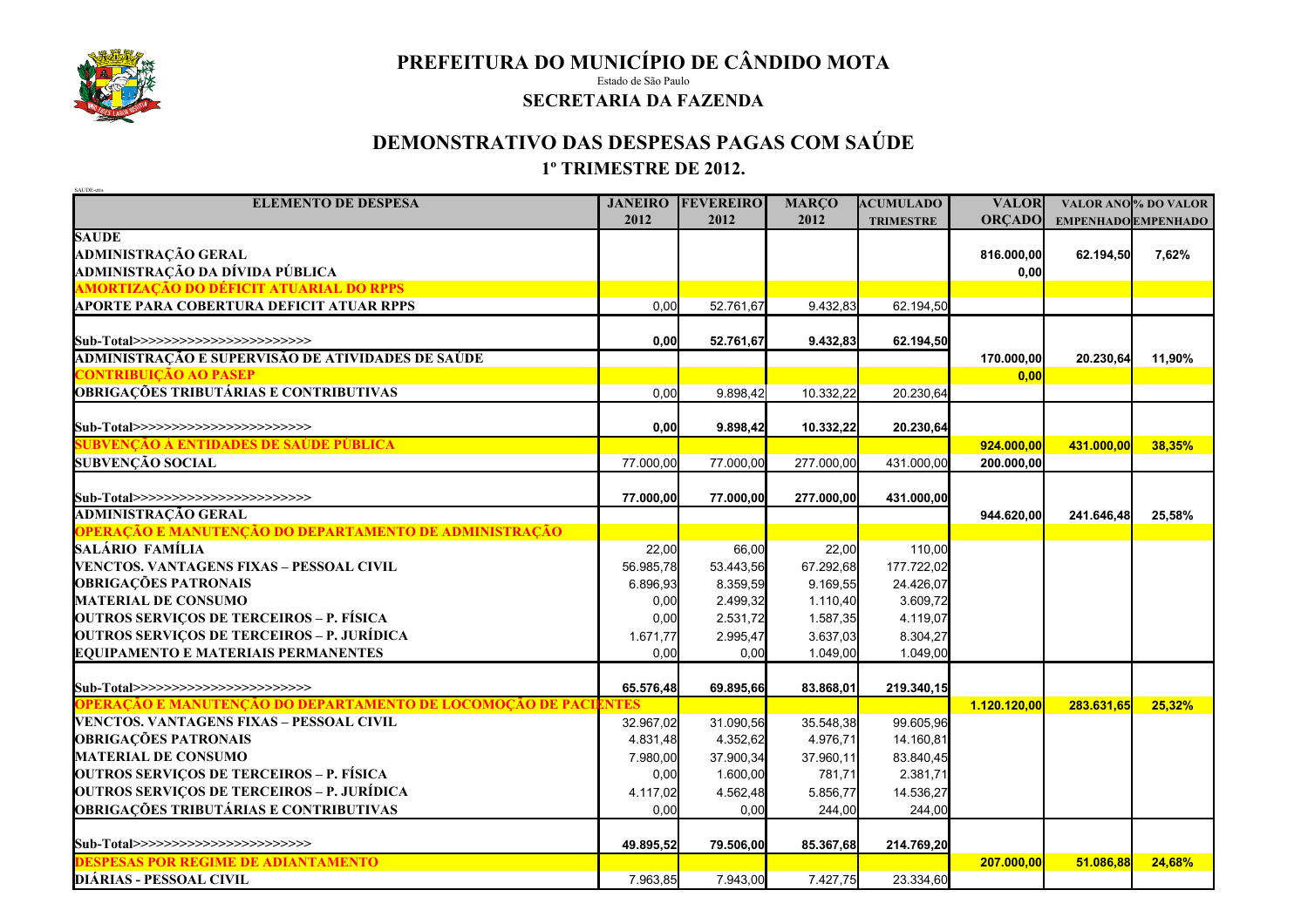| <b>MATERIAL DE CONSUMO</b>                                 | 315,82     | 277,18     | 364,78     | 957,78     |              |            |        |
|------------------------------------------------------------|------------|------------|------------|------------|--------------|------------|--------|
| PASSAGENS E DESPESAS COM LOCOMOÇÃO                         | 9.331,14   | 8.783,21   | 8.227,15   | 26.341,50  |              |            |        |
| OUTROS SERVIÇOS DE TERCEIROS – P. JURÍDICA                 | 182,00     | 20,00      | 235,00     | 437,00     |              |            |        |
| Sub-Total>>>>>>>>>>>>>>>>>>>>>>>>>                         | 17.792,81  | 17.023,39  | 16.254,68  | 51.070,88  |              |            |        |
| CONSTRUÇÃO, AMPLIAÇÃO E REFORMA DE OUTROS PRÉDIOS PÚBLICOS |            |            |            |            |              |            |        |
| <u> CONSERVAÇÃO DE PRÉDIOS DE PATRIMÔNIO MUNICIPAL</u>     |            |            |            |            | 50.000,00    | 15.731,03  | 31,46% |
| <b>MATERIAL DE CONSUMO</b>                                 | 0,00       | 2.013,05   | 2.258,92   | 4.271,97   |              |            |        |
| OUTROS SERVIÇOS DE TERCEIROS – P. JURÍDICA                 | 0,00       | 1.575,00   | 9.043,36   | 10.618,36  |              |            |        |
|                                                            |            |            |            |            |              |            |        |
| Sub-Total>>>>>>>>>>>>>>>>>>>>>>>>                          | 0,00       | 3.588,05   | 11.302,28  | 14.890,33  |              |            |        |
| ATENÇÃO BÁSICA                                             |            |            |            |            |              |            |        |
| AMPLIAÇÃO DA UBS DO DISTRITO DE NOVA ALEXANDRIA            |            |            |            |            | 0,00         | 0,00       | 0,00%  |
| <b>AQUISIÇÃO DE BENS</b>                                   | 0,00       | 0,00       | 0,00       | 0,00       | 30.000,00    |            |        |
|                                                            |            |            |            |            |              |            |        |
| Sub-Total>>>>>>>>>>>>>>>>>>>>>>>>                          | 0,00       | 0,00       | 0,00       | 0,00       |              |            |        |
| <u>MPLANTAÇÃO DE AÇÕES E SERVIÇOS DE SAÚDE/CAPS</u>        |            |            |            |            | 0,00         | 2.330,00   | 21,06% |
| <b>MATERIAL DE CONSUMO</b>                                 | 0,00       | 0,00       | 0,00       | 0,00       | 11.063,11    |            |        |
|                                                            |            |            |            |            |              |            |        |
| Sub-Total>>>>>>>>>>>>>>>>>>>>>>>>                          | 0,00       | 0,00       | 0,00       | 0,00       |              |            |        |
| ATENCÃO BÁSICA                                             |            |            |            |            |              |            |        |
| OPERAÇÃO E MANUTENÇÃO DE PACS / ESF / UBS                  |            |            |            |            | 2.969.820,00 | 599.295,99 | 19,52% |
| salário família                                            | 66,00      | 66,00      | 44,00      | 176,00     | 100.123,28   |            |        |
| VENCTOS. VANTAGENS FIXAS – PESSOAL CIVIL                   | 166.320,59 | 162.103,74 | 171.471,60 | 499.895,93 |              |            |        |
| <b>OBRIGAÇÕES PATRONAIS</b>                                | 18.273,77  | 26.252,18  | 26.746,98  | 71.272,93  |              |            |        |
| <b>MATERIAL DE CONSUMO</b>                                 | 0,00       | 581,00     | 2.770,84   | 3.351,84   |              |            |        |
| MATERIAL, BEM OU SERVIÇO P/ DIST. GRATUITA                 | 0,00       | 240,00     | 1.275,00   | 1.515,00   |              |            |        |
| <b>OUTROS SERVIÇOS DE TERCEIROS – P. FÍSICA</b>            | 0,00       | 928,02     | 464,01     | 1.392,03   |              |            |        |
| <b>OUTROS SERVIÇOS DE TERCEIROS – P. JURÍDICA</b>          | 2.540,34   | 2.546,32   | 2.991,82   | 8.078,48   |              |            |        |
| OBRIGAÇÕES TRIBUTÁRIAS E CONTRIBUTIVAS                     | 0,00       | 65,00      | 0,00       | 65,00      |              |            |        |
| <b>EQUIPAMENTO E MATERIAIS PERMANENTES</b>                 | 0,00       | 0,00       | 0,00       | 0,00       |              |            |        |
|                                                            |            |            |            |            |              |            |        |
| Sub-Total>>>>>>>>>>>>>>>>>>>>>>>>                          | 187.200,70 | 192.782,26 | 205.764,25 | 585.747,21 |              |            |        |
| <u>DEPARTAMENTO ODONTOLÓGICO</u>                           |            |            |            |            | 676.320,00   | 137.633,99 | 20,35% |
| VENCTOS. VANTAGENS FIXAS – PESSOAL CIVIL                   | 42.074,87  | 38.208,41  | 38.643,28  | 118.926,56 |              |            |        |
| <b>OBRIGAÇÕES PATRONAIS</b>                                | 5.890,37   | 5.349,06   | 5.426,00   | 16.665,43  |              |            |        |
| <b>OUTROS SERVIÇOS DE TERCEIROS – P. FÍSICA</b>            | 0,00       | 0,00       | 310,00     | 310,00     |              |            |        |
| <b>OUTROS SERVIÇOS DE TERCEIROS – P. JURÍDICA</b>          | 0,00       | 0,00       | 0,00       | 0,00       |              |            |        |
| OBRIGAÇÕES TRIBUTÁRIAS E CONTRIBUTIVAS                     | 263,00     | 0,00       | 0,00       | 263,00     |              |            |        |
| <b>EQUIPAMENTO E MATERIAIS PERMANENTES</b>                 | 0,00       | 0,00       | 0,00       | 0,00       |              |            |        |
| Sub-Total>>>>>>>>>>>>>>>>>>>>>>>>                          |            |            |            |            |              |            |        |
| QUALIS MAIS – ATENÇÃO BÁSICA                               | 48.228,24  | 43.557,47  | 44.379,28  | 136.164,99 | 281.600,00   | 72.319,71  | 25,68% |
| <b>MATERIAL DE CONSUMO</b>                                 | 0,00       | 32.386,61  | 6.302,25   | 38.688,86  |              |            |        |
| OUTROS SERVIÇOS DE TERCEIROS – P. JURÍDICA                 | 9.431,16   | 10.377,78  | 11.165,65  | 30.974,59  |              |            |        |
|                                                            |            |            |            |            |              |            |        |
|                                                            |            |            |            |            |              |            |        |
| Sub-Total>>>>>>>>>>>>>>>>>>>>>>>>                          | 9.431,16   | 42.764,39  | 17.467,90  | 69.663,45  |              |            |        |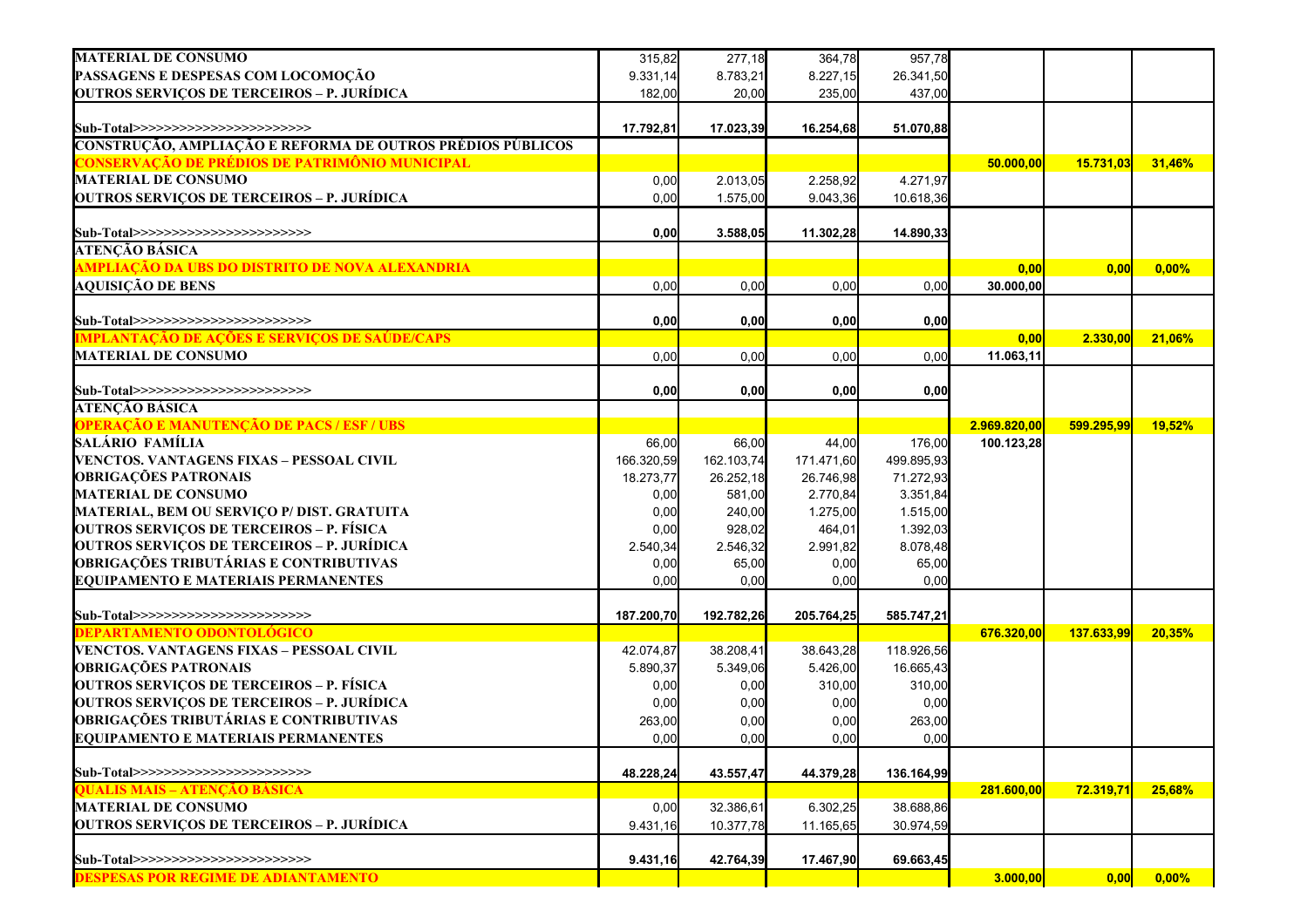| <b>DIÁRIAS - PESSOAL CIVIL</b>                                                 | 0,00       | 0,00       | 0,00       | 0,00         |              |                    |          |
|--------------------------------------------------------------------------------|------------|------------|------------|--------------|--------------|--------------------|----------|
| Sub-Total>>>>>>>>>>>>>>>>>>>>>>>>                                              | 0,00       | 0,00       | 0,00       | 0,00         |              |                    |          |
| ASSISTÊNCIA HOSPITALAR E AMBULATORIAL                                          |            |            |            |              |              |                    |          |
| <b>PARCEIROS DO SUS</b>                                                        |            |            |            |              |              |                    |          |
| <mark>CONVÊNIO FUNCIONAMENTO DO SAMU-192</mark>                                |            |            |            |              | 264.000,00   | 0,00               | 0,00%    |
| <b>CONTRIBUIÇÃO</b>                                                            | 0,00       | 0,00       | 0,00       | 0,00         |              |                    |          |
|                                                                                |            |            |            |              |              |                    |          |
| Sub-Total>>>>>>>>>>>>>>>>>>>>>>>>>                                             | 0,00       | 0,00       | 0,00       | 0,00         |              |                    |          |
| ASSISTÊNCIA HOSPITALAR E AMBULATORIAL                                          |            |            |            |              |              |                    |          |
| <b>PARCEIROS DO SUS - PRESTADORES DE SERVIÇOS</b>                              |            |            |            |              |              |                    |          |
| <b>CENTRAL DE REGULAÇÃO</b>                                                    |            |            |            |              | 264.000,00   | 50.698,00          | 19,20%   |
| <b>OUTROS SERVIÇOS DE TERCEIROS - P. FÍSICA</b>                                | 0,00       | 1.000,00   | 0,00       | 1.000,00     |              |                    |          |
| <b>OUTROS SERVIÇOS DE TERCEIROS - P. JURÍDICA</b>                              | 0,00       | 13.788,90  | 9.206,10   | 22.995,00    |              |                    |          |
| <b>OBRIGAÇÕES TRIBUTÁRIAS E CONTRIBUTIVAS</b>                                  | 472,00     | 0,00       | 0,00       | 472,00       |              |                    |          |
| Sub-Total>>>>>>>>>>>>>>>>>>>>>>>>>                                             | 472,00     | 14.788,90  | 9.206,10   | 24.467,00    |              |                    |          |
| <u>MANUTENÇÃO DO AMBULATÓRIO DE ESPECIALIDADES</u>                             |            |            |            |              | 580.320,00   | 138.515,87         | 23,87%   |
| SALÁRIO FAMÍLIA                                                                | 0,00       | 0,00       | 22,00      | 22,00        |              |                    |          |
| VENCTOS. VANTAGENS FIXAS - PESSOAL CIVIL                                       | 21.230,48  | 20.003,90  | 18.686,65  | 59.921,03    |              |                    |          |
| <b>OBRIGAÇÕES PATRONAIS</b>                                                    | 2.972,23   | 2.800,50   | 2.616,09   | 8.388,82     |              |                    |          |
| <b>MATERIAL DE CONSUMO</b>                                                     | 0,00       | 7.708,10   | 4.947,87   | 12.655,97    |              |                    |          |
| <b>OUTROS SERVIÇOS DE TERCEIROS - P. JURÍDICA</b>                              | 0,00       | 1.711,43   | 3.587,11   | 5.298,54     |              |                    |          |
| <b>OBRIGAÇÕES TRIBUTÁRIAS E CONTRIBUTIVAS</b>                                  | 0,00       | 0,00       | 0,00       | 0,00         |              |                    |          |
|                                                                                |            |            |            |              |              |                    |          |
| Sub-Total>>>>>>>>>>>>>>>>>>>>>>>>                                              | 24.202,71  | 32.223,93  | 29.859,72  | 86.286,36    |              |                    |          |
| <u>OPERAÇÃO E MANUTENÇÃO DO DEPARTAMENTO DE SAÚDE MENTAL</u>                   |            |            |            |              | 645.720,00   | 116.633,36         | 18,06%   |
| SALÁRIO FAMÍLIA                                                                | 22,00      | 22,00      | 22,00      | 66,00        |              |                    |          |
| VENCTOS. VANTAGENS FIXAS - PESSOAL CIVIL                                       | 34.070,20  | 30.447,92  | 30.245,33  | 94.763,45    |              |                    |          |
| <b>OBRIGAÇÕES PATRONAIS</b>                                                    | 4.769,75   | 4.262,66   | 4.036,35   | 13.068,76    |              |                    |          |
| <b>OUTROS SERVIÇOS DE TERCEIROS - P. JURÍDICA</b>                              | 714,15     | 527,28     | 785,22     | 2.026,65     |              |                    |          |
| <b>EQUIPAMENTO E MATERIAIS PERMANENTES</b>                                     | 0,00       | 0,00       | 0,00       | 0,00         |              |                    |          |
| Sub-Total>>>>>>>>>>>>>>>>>>>>>>>>>                                             | 39.576,10  | 35.259,86  | 35.088,90  | 109.924,86   |              |                    |          |
| ASSISTÊNCIA HOSPITALAR E AMBULATORIAL                                          |            |            |            |              |              |                    |          |
| <u>PRESTADORES DE SERVIÇOS DE SAÚDE PÚBLICA</u>                                |            |            |            |              | 4.953.900,00 | 1.220.010,85       | 24,63%   |
| <b>OUTROS SERVIÇOS DE TERCEIROS – P. JURÍDICA</b>                              | 399.360,85 | 410.325,00 | 410.325,00 | 1.220.010,85 |              |                    |          |
|                                                                                |            |            |            |              |              |                    |          |
| Sub-Total>>>>>>>>>>>>>>>>>>>>>>>>                                              | 399.360.85 | 410.325,00 | 410.325,00 | 1.220.010.85 |              |                    |          |
| DESPESAS POR REGIME DE ADIANTAMENTO                                            |            |            |            |              | 3.000,00     | $\vert 0,00 \vert$ | $0,00\%$ |
| <b>DIÁRIAS - PESSOAL CIVIL</b>                                                 | 0,00       | 0,00       | 0,00       | 0,00         |              |                    |          |
|                                                                                |            |            |            |              |              |                    |          |
| Sub-Total>>>>>>>>>>>>>>>>>>>>>>>>                                              | 0,00       | 0,00       | 0,00       | 0,00         |              |                    |          |
| <u>VEÍCULO PARA TRANSPORTE DE PACIENTES</u>                                    |            |            |            |              | 25.000,00    | 0,00               | 0,00%    |
| <b>EQUIPAMENTO E MATERIAL PERMANENTE</b>                                       |            |            |            |              |              |                    |          |
|                                                                                | 0,00       | 0,00       | 0,00       | 0,00         |              |                    |          |
|                                                                                |            |            |            |              |              |                    |          |
| Sub-Total>>>>>>>>>>>>>>>>>>>>>>>>><br><b>SUPORTE PROFILÁTICO E TERAPÊUTICO</b> | 0,00       | 0,00       | 0,00       | 0,00         |              |                    |          |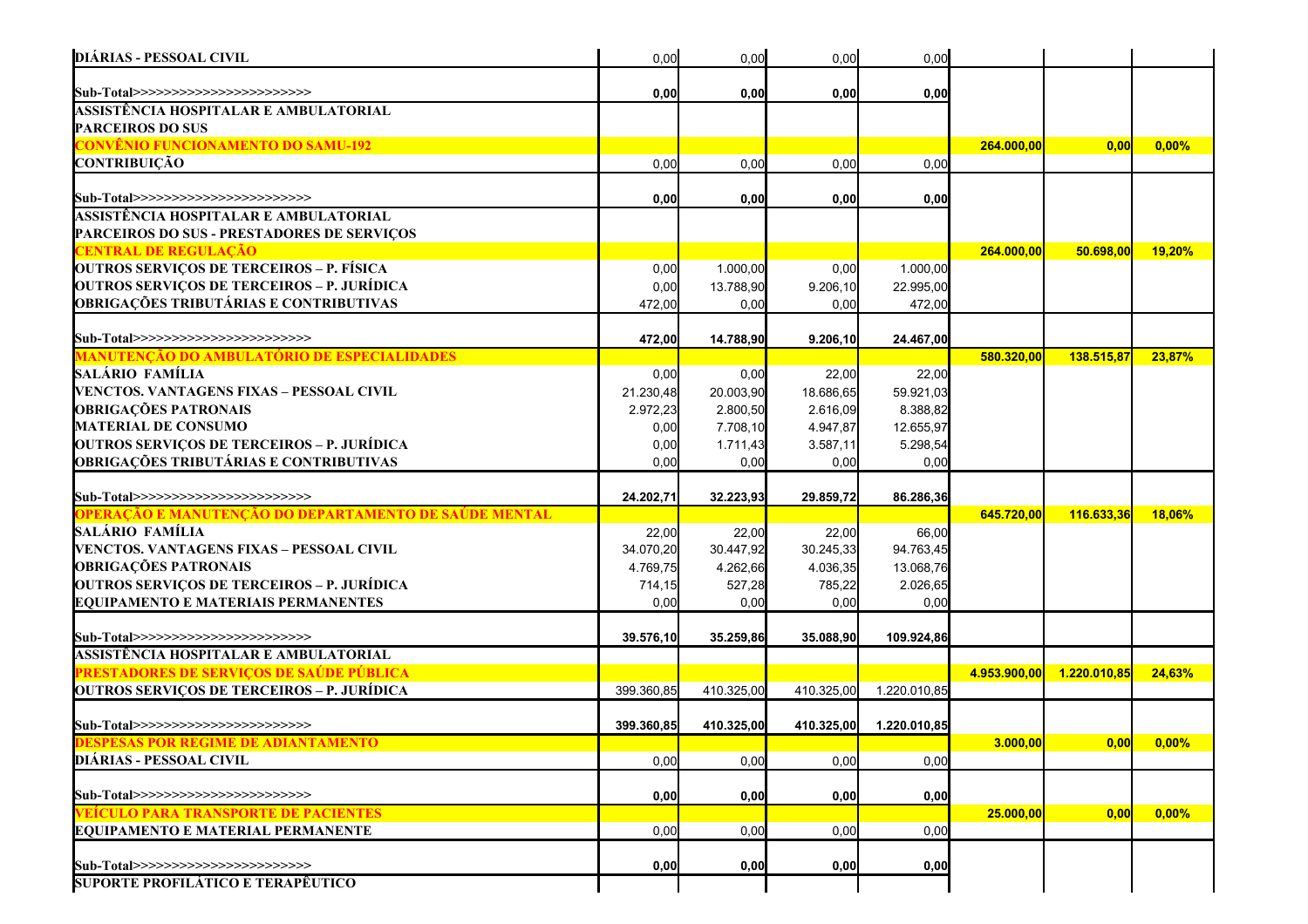| <b>FARMÁCIA</b>                                                                  |           |           |            |            | 1.039.120.00 | 370.548.84         | 35,66%   |
|----------------------------------------------------------------------------------|-----------|-----------|------------|------------|--------------|--------------------|----------|
| VENCTOS. VANTAGENS FIXAS - PESSOAL CIVIL                                         | 5.950,85  | 5.332,05  | 6.434,70   | 17.717,60  |              |                    |          |
| <b>OBRIGAÇÕES PATRONAIS</b>                                                      | 722,99    | 746,48    | 900,85     | 2.370,32   |              |                    |          |
| MATERIAL DE DISTRIBUIÇÃO GRATUITA                                                | 369,40    | 70.873,37 | 93.098,54  | 164.341,31 |              |                    |          |
| Sub-Total>>>>>>>>>>>>>>>>>>>>>>>>                                                | 7.043,24  | 76.951,90 | 100.434,09 | 184.429,23 |              |                    |          |
| VIGILÂNCIA SANITÁRIA                                                             |           |           |            |            |              |                    |          |
| VIGILÂNCIA SANITÁRIA                                                             |           |           |            |            | 410.795,00   | 68.073,90          | 16,57%   |
| VENCTOS. VANTAGENS FIXAS – PESSOAL CIVIL                                         | 14.208,12 | 14.108,51 | 15.621,85  | 43.938,48  |              |                    |          |
| <b>OBRIGAÇÕES PATRONAIS</b>                                                      | 1.989,11  | 1.975,15  | 2.187,01   | 6.151,27   |              |                    |          |
| <b>MATERIAL DE CONSUMO</b>                                                       | 0,00      | 0,00      | 651,00     | 651,00     |              |                    |          |
| <b>OUTROS SERVIÇOS DE TERCEIROS – P. FÍSICA</b>                                  | 0,00      | 1.160,00  | 580,00     | 1.740,00   |              |                    |          |
| OUTROS SERVIÇOS DE TERCEIROS – P. JURÍDICA                                       | 921,73    | 907,78    | 1.627,76   | 3.457,27   |              |                    |          |
| <b>OBRIGAÇÕES TRIBUTÁRIAS E CONTRIBUTIVAS</b>                                    | 0,00      | 0,00      | 0,00       | 0,00       |              |                    |          |
|                                                                                  |           |           |            |            |              |                    |          |
| Sub-Total>>>>>>>>>>>>>>>>>>>>>>>>><br><b>DESPESAS POR REGIME DE ADIANTAMENTO</b> | 17.118,96 | 18.151,44 | 20.667,62  | 55.938,02  | 5.000,00     | 0,00               | $0,00\%$ |
| DIÁRIAS - PESSOAL CIVIL                                                          |           |           |            |            |              |                    |          |
|                                                                                  | 0,00      | 0,00      | 0,00       | 0,00       |              |                    |          |
| Sub-Total>>>>>>>>>>>>>>>>>>>>>>>>                                                | 0,00      | 0,00      | 0,00       | 0,00       |              |                    |          |
| VIGILÂNCIA EPIDEMIOLÓGICA                                                        |           |           |            |            |              |                    |          |
| VIGILÂNCIA EPIDEMIOLÓGICA                                                        |           |           |            |            | 394.865,00   | 71.114,93          | 16,45%   |
| SALÁRIO FAMÍLIA                                                                  | 22,00     | 0,00      | 0,00       | 22,00      | 37.445,70    |                    |          |
| VENCTOS. VANTAGENS FIXAS – PESSOAL CIVIL                                         | 15.407,65 | 14.347,16 | 17.688,70  | 47.443,51  |              |                    |          |
| <b>OBRIGAÇÕES PATRONAIS</b>                                                      | 2.026,87  | 2.141,92  | 2.480,89   | 6.649,68   |              |                    |          |
| <b>MATERIAL DE CONSUMO</b>                                                       | 0,00      | 280,00    | 366,00     | 646,00     |              |                    |          |
| MATERIAL, BEM OU SERVIÇO P/ DIST. GRATUITA                                       | 0,00      | 912,00    | 280,00     | 1.192,00   |              |                    |          |
| <b>OUTROS SERVIÇOS DE TERCEIROS – P. FÍSICA</b>                                  | 0,00      | 884,56    | 260,73     | 1.145,29   |              |                    |          |
| <b>OUTROS SERVIÇOS DE TERCEIROS – P. JURÍDICA</b>                                | 1.238,09  | 1.104,94  | 1.150,99   | 3.494,02   |              |                    |          |
| <b>EQUIPAMENTO E MATERIAL PERMANENTE</b>                                         | 0,00      | 0,00      | 1.280,00   | 1.280,00   |              |                    |          |
| Sub-Total>>>>>>>>>>>>>>>>>>>>>>>>>                                               | 18.694,61 | 19.670,58 | 23.507,31  | 61.872,50  |              |                    |          |
| <u>SAÚDE E MOVIMENTO – QUALIDADE DE VIDA</u>                                     |           |           |            |            | 0,00         | 0,00               | 0,00%    |
| DIÁRIAS - PESSOAL CIVIL                                                          | 0,00      | 0,00      | 0,00       | 0,00       | 4.355,84     |                    |          |
|                                                                                  |           |           |            |            |              |                    |          |
| Sub-Total>>>>>>>>>>>>>>>>>>>>>>>>                                                | 0,00      | 0,00      | 0,00       | 0,00       |              |                    |          |
| NÃO A VIOLÊNCIA - SIM A SAÚDE                                                    |           |           |            |            | 0,00         | $\vert 0,00 \vert$ | $0,00\%$ |
| DIÁRIAS - PESSOAL CIVIL                                                          | 0,00      | 0,00      | 0,00       | 0,00       | 16.696,36    |                    |          |
| Sub-Total>>>>>>>>>>>>>>>>>>>>>>>>                                                | 0,00      | 0,00      | 0,00       | 0,00       |              |                    |          |
| <b>INTERSETORIALIDADE NO COMBATE AS DROGAS</b>                                   |           |           |            |            | 0,00         | 1.250,00           | 10,60%   |
|                                                                                  | 0,00      | 0,00      | 750,00     | 750,00     | 11.795,17    |                    |          |
| DIÁRIAS - PESSOAL CIVIL                                                          |           | 0,00      | 500,00     | 500,00     |              |                    |          |
| PASSAGENS E DESPESAS COM LOCOMOÇÃO                                               | 0,00      |           |            |            |              |                    |          |
|                                                                                  | 0,00      |           | 1.250,00   | 1.250,00   |              |                    |          |
| Sub-Total>>>>>>>>>>>>>>>>>>>>>>>>><br><b>SAÚDE EM AÇÃO</b>                       |           | 0,00      |            |            | 0,00         | $\vert 0,00 \vert$ | $0,00\%$ |